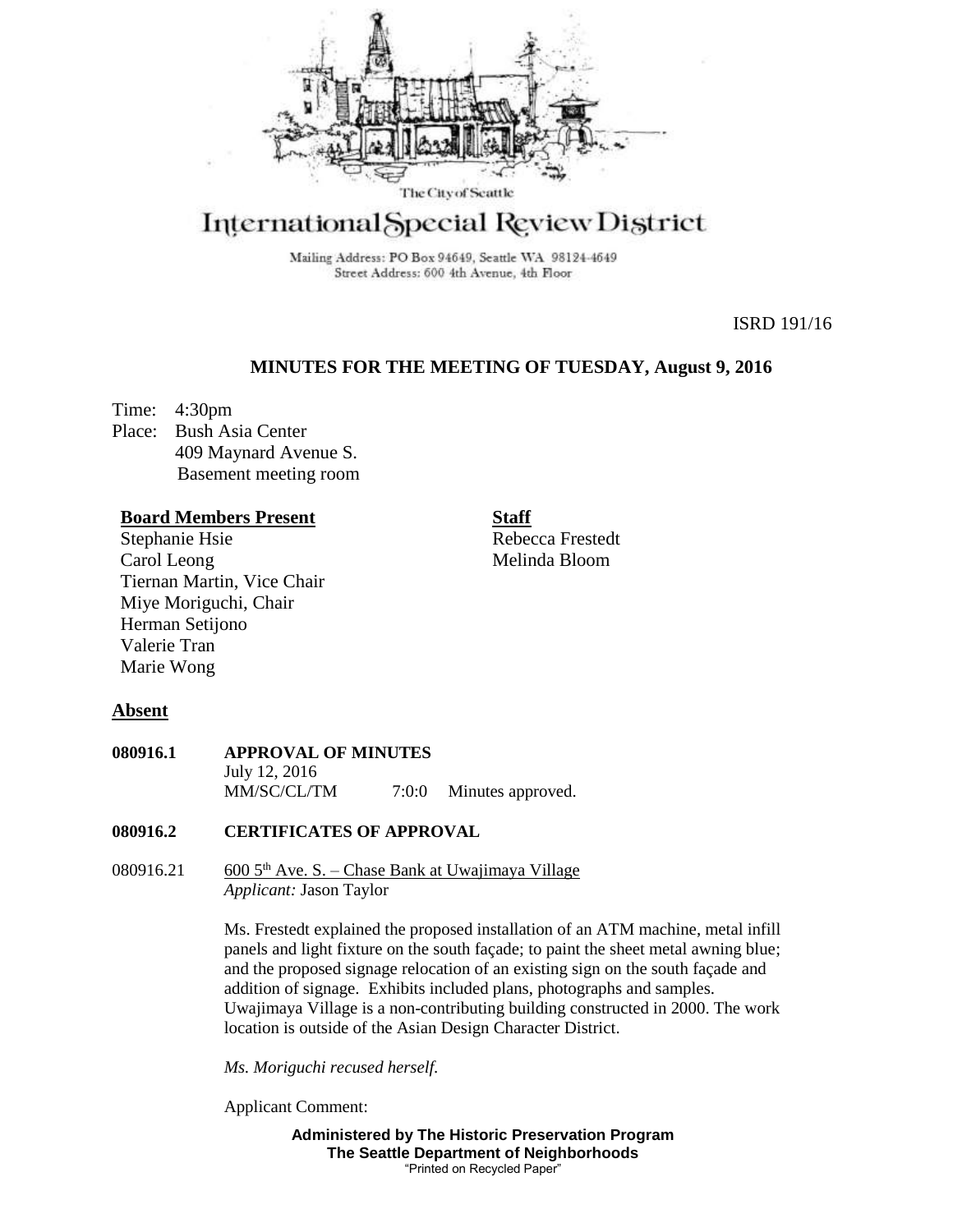Jason Taylor oriented board members to the site plan.

Randy Zeigler, Stantec, explained they plan to relocated the existing letter set and stack it. She said they will paint the awning which circles around to the end as shown on page 6 Uwajimaya Blue. She said they will add an ATM surround and use metal infill panel for existing storefront.

Mr. Taylor said they will keep the Chase sign on the east elevation.

Ms. Zeigler noted ATM surround on page 8 which she said is a branding element and said they will add ADA signage. She provided night views of existing ATMs to show illumination level.

Ms. Frestedt noted that the rendering and plan differ on alignment of ATM and metal panels.

Julie Croasdell, Stantec, said the ATM will be within the first panel of glass but slightly off center; the frame will alight with the storefront frame.

Ms. Zeigler said they have to have a certain door swing; Stantec will provide a new frame to line up with window mullion. She said that frame detail is shown on page 10.

Mr. Setijono asked for clarification on awing painting.

Mr. Taylor said they will paint the top blue just where the Chase space is.

Ms. Leong noted the board recently reviewed illumination on another bank project and discussed type of lighting and lumens.

Ms. Zeigler said light is required and specs are included in packet.

Ms. Croasdell said there is lighting around the casing around the ATM and a light was added under the awning.

Applicants directed board members to various sheets related to lighting detail: pages 13, 16, and A-4.

Mr. Martin asked why the ATM and frame are not centered in the window pattern.

Ms. Croasdell cited page A-2 and said clearances are needed on the interior for the ATM so they had to shift to the left.

Mr. Martin asked if they looked at alternatives.

Ms. Croasdell said they did but they wanted to keep double doors; there isn't much space and this made the most sense.

Public Comment: There was no public comment.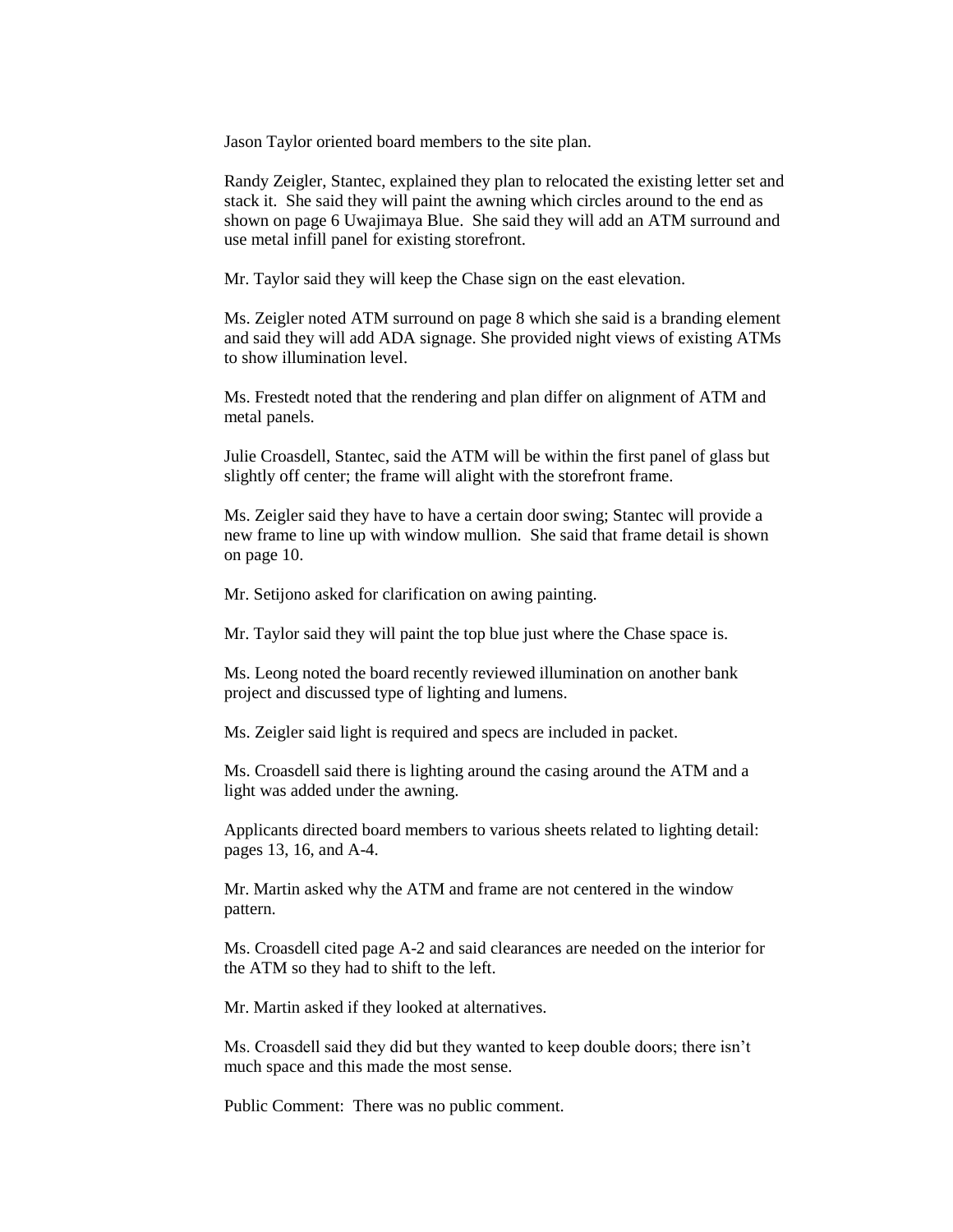Board Discussion:

Ms. Leong said lettering is existing and she had no issue with it. She said she had no issue with the ATM, sign, light.

Ms. Frestedt said the panel alignment is reversible and is on a non-historic storefront outside the Asian Design Character District. She said this configuration may not be appropriate on another building.

Mr. Martin agreed and said the design is not the strongest; the applicant acknowledged that and gave reason for it. He said in this case it is okay.

Board members discussed casing options: blue to match the ATM back panel or match the window frame. There was agreement that the framing will be as proposed.

Action: I move that the International Special Review District Board recommend approval of a Certificate of Approval for exterior alterations and signage, as proposed, with ATM casing in color: Chase 49353.

The Board directs staff to prepare a written recommendation of approval, based on consideration of the application submittal and Board discussion at the August 9, 2016 public meeting, and forward this written recommendation to the Department of Neighborhoods Director.

The proposed exterior alterations and signage meets the following sections of the **International Special Review District Ordinance and** a**pplicable Design Guidelines:**

**SMC 23.66.030 – Certificates of approval – Application, review and appeals SMC 23.66.336 – Exterior Building Finishes A. General Requirements C. Exterior alterations outside of the Asian Design Character District SMC 23.66.338 – Signs Secretary of the Interior's Standards #9 & #10**

MM/SC/CL/HS 6:0:1 Motion carried. Ms. Moriguchi abstained.

## **080916.3 BOARD BRIEFING**

080916.31 616 8<sup>th</sup> Ave. S. *Applicant:* Jeff Wells, Studio19 Architects

> Briefing on proposed demolition of a one-story commercial building and Preliminary Design (bulk/massing/scale) for new construction of a 14-story mixed use building, to include 7 levels of hotel, 6 levels of apartments, 2 levels of condominiums and 3 levels of below-grade parking. The total building area is approximately 230,000 sq. ft.

Jeff Wells and Hui Tian presented via PowerPoint (report details in DON file).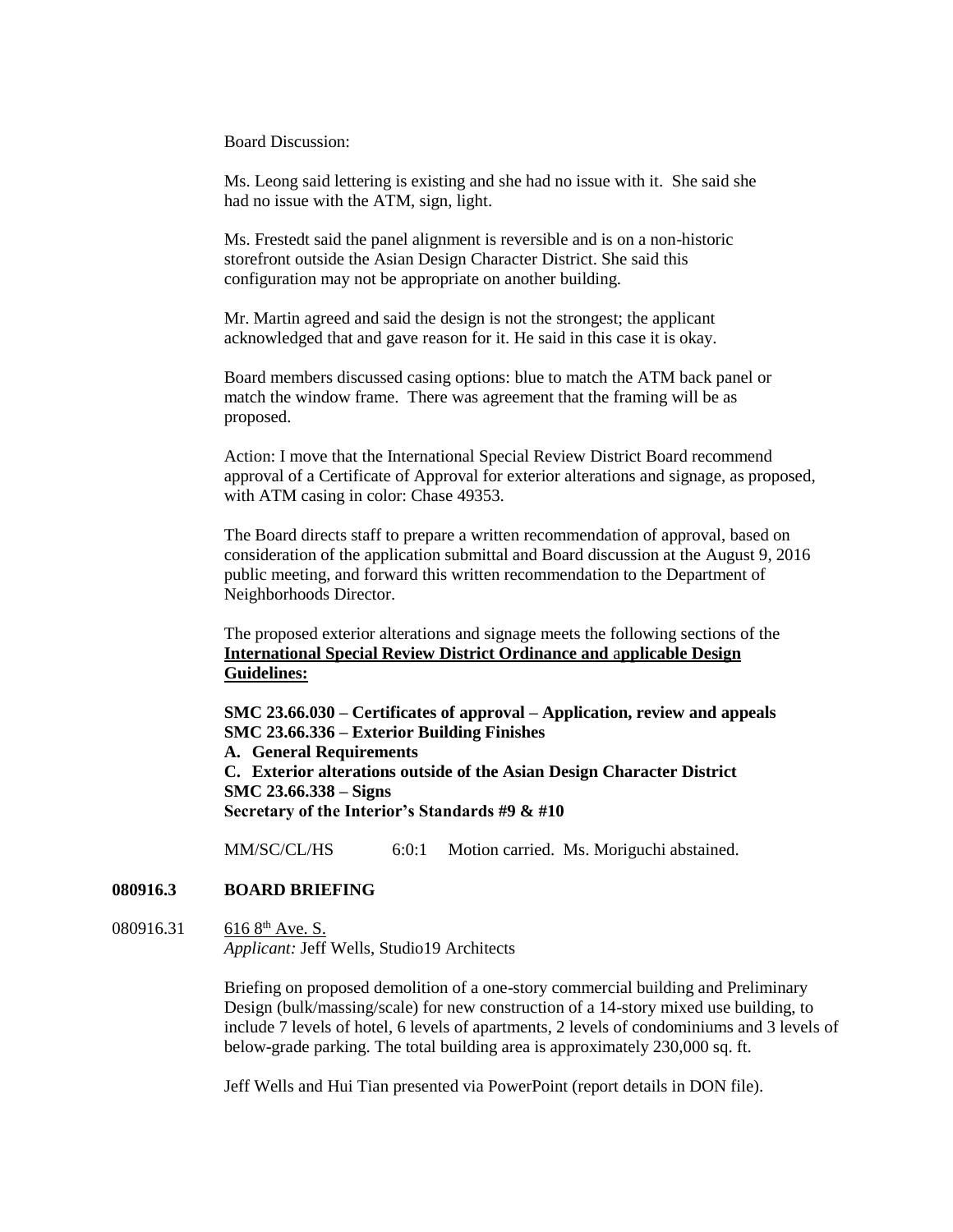Mr. Wells oriented board members to site and said the proposed building will be residential and mixed use (14 stories at 150'): ground floor retail, hotel, apartments, and condos on top. He went through the presentation materials. He said that the property is located outside the Asian Design Character District (ADCD) and stated an intent to incorporate some of the ADCD elements into the building. He said there will be three stories of underground parking. He explained the intent to demolish the existing building and presented three massing options being explored. Option A has an open courtyard to the south; setbacks; retail storefront; brick wraps part of the building and it is more modern at the top. Option B adds a modern approach to a pagoda feature for tower. He said that preferred Option C has brick lower level and modern upper with set back at condos. He said the roof feature will show an Asian influence. He said the dual tower with center pushed back for open space and landscape to tie to the green street. He said that proposed materials are corten, brick, wood, a metal screen with an Asian theme.

Mr. Wells said they have been working with the hotel on vehicular access. He said access on Lane would work because it is a dead end. He said they will work with neighbors on final location.

Public Comment:

Ron Chew, executive director of the ICHS Foundation, provided an overview of the services they provide and expressed concern for patient access in an already congested area. He said that the scale is substantial and noted how bad parking is. He said he was trying to visualize the impact of the proposed project on sunlight and parking. He advised the applicants to take into consideration that 8<sup>th</sup> Avenue is a cultural corridor.

Teresita Batayola, ICHS, asked the price point for residential.

Mr. Wells said market rate.

Ms. Batayola said development is wanted and appreciated but she expressed concern that the building could become a fortress. She said she wants to see shadow and wind studies. She said the building will face an elderly assisted-living facility and Head Start program and that sunlight is important. She said they don't want a wind tunnel. She said the green street should have community amenities. She said that Marriotts are typically not in community settings. She said the ID has lots of history and culture and that is very important. Regarding commercial operations, she said they don't want a big, loud nightclub and reminded the presenters that neighboring assisted living houses frail elderly; that facility has been there since 1997. She said the ID Village Square serves families with children. She said it is important that this development be a part of and not apart from the community.

Mike Omura, SCIDPDA, asked if a traffic analysis has been done.

Mr. Wells said they have one and they will provide it at next meeting. Responding to questions he said they propose 175 parking spaces - .75 per unit. He said that the commercial space on the first floor will likely be restaurant for the hotel; it will be situated within the hotel lobby and open to the public.

Mr. Omura expressed concern about access and said that there are vans that come four or more times per day to pick up and drop off clients. He said it is hard to maneuver on the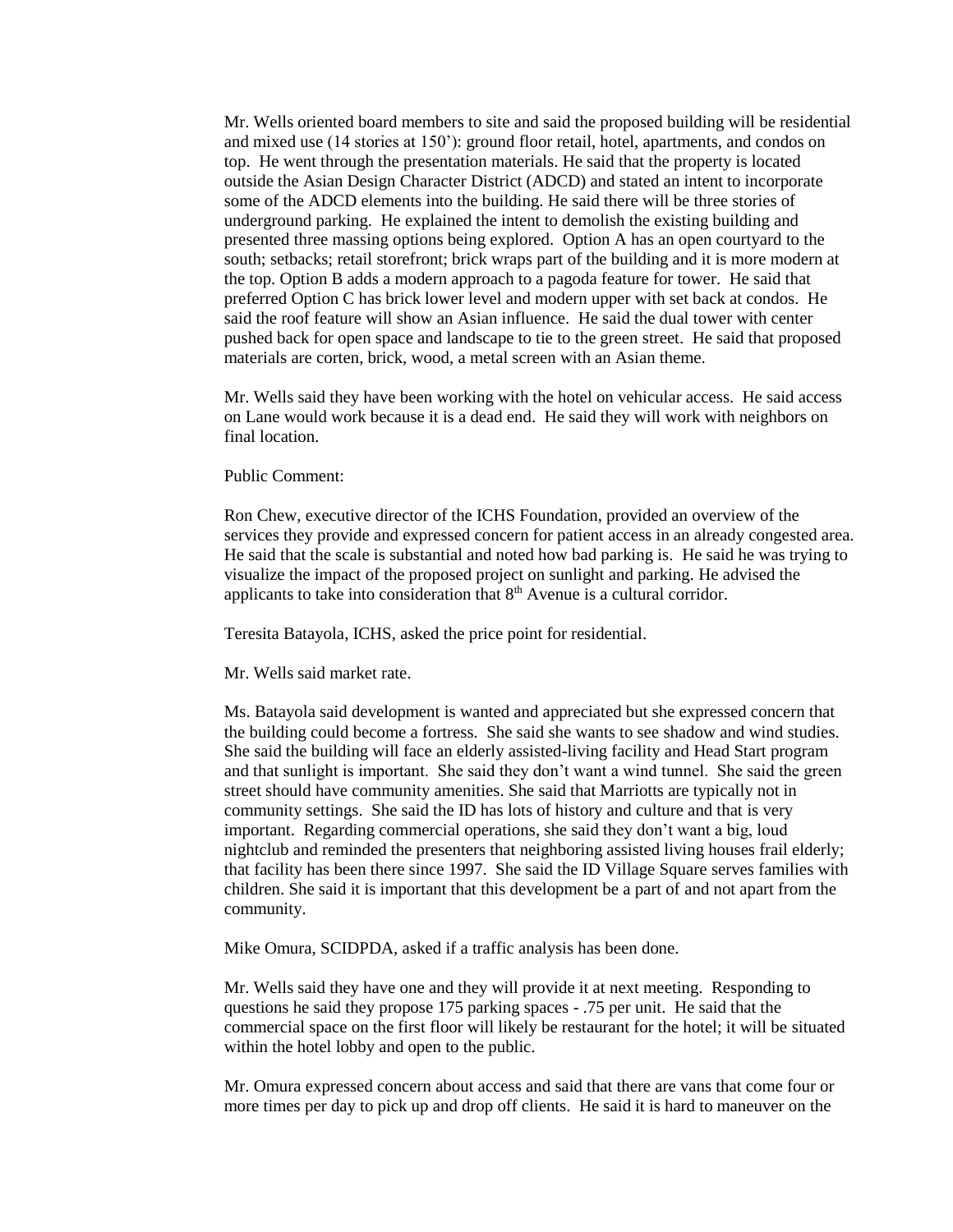dead end street now and he expressed concern about increased traffic. He noted concern for the elderly and children in the area with 175 cars going in and out of the garage. He said his preference is for traffic access off  $8<sup>th</sup>$  instead of Lane which is a green street.

Mr. Wells said the City prefers Lane.

Emi Mizuki, administrator for Legacy House, noted the frequency of emergency vehicles that come to Legacy House.

Mr. Wells said they will have loading on their property, located in the garage; it won't be on the street.

Ms. Batayola said yellow school buses drop off and pick-up in addition to the Access vehicles – it is very busy.

Mr. Omura said they need turn around space and noted impacts to Access vehicles. He said the traffic study should take these factors into account.

Andrew Moll, resident, said the proposed development is larger than anticipated. He appreciated Ms. Batayola's comments about the building feeling set apart from the community. He said that parking is already difficult and he questioned the quantity of parking in the facility. He said there is lots of walking and people experience the neighborhood on foot. He said he hopes they have plans for traffic calming.

Mr. Chew said he appreciates the redevelopment and bringing in energy he said to find ways to make it more integrative and not a big dinosaur that is a walled off entity unto itself. He said it is a tricky balancing act. He said the size will dwarf everything. He said to continue the conversation with the neighbors.

Ms. Frestedt explained that the board will consider the Preliminary Design proposal in light of the underlying zoning and how the proposed massing maintains compatibility and responds to character of the neighborhood. She asked the community members to consider that in providing feedback to the Board.

Board Comments:

Mr. Martin said the zoning is aspirational to bring more development in these areas. Directing his comments to the design team, he said the building is a transition and to think about the impact on what comes next. He would like to see elevation studies with the existing buildings and showing datum lines and to understand how the design relates to existing adjacent buildings. He said it's hard to put the massing studies into context. He said the retail space should be visible, transparent. He said to talk about the concept of entry points.

Mr. Wells said the main pedestrian entrance will be on  $8<sup>th</sup>$  with the secondary entrance to hotel on Lane. He said the restaurant could be accessed on  $8<sup>th</sup>$  or Lane. He said the restaurant will be very casual, banquet style with a bar in the back. He said the residential entry will be on  $8<sup>th</sup>$  with a plaza and green space.

Mr. Martin asked him to speak to their concept of green space and how the massing relates to the District's Asian character.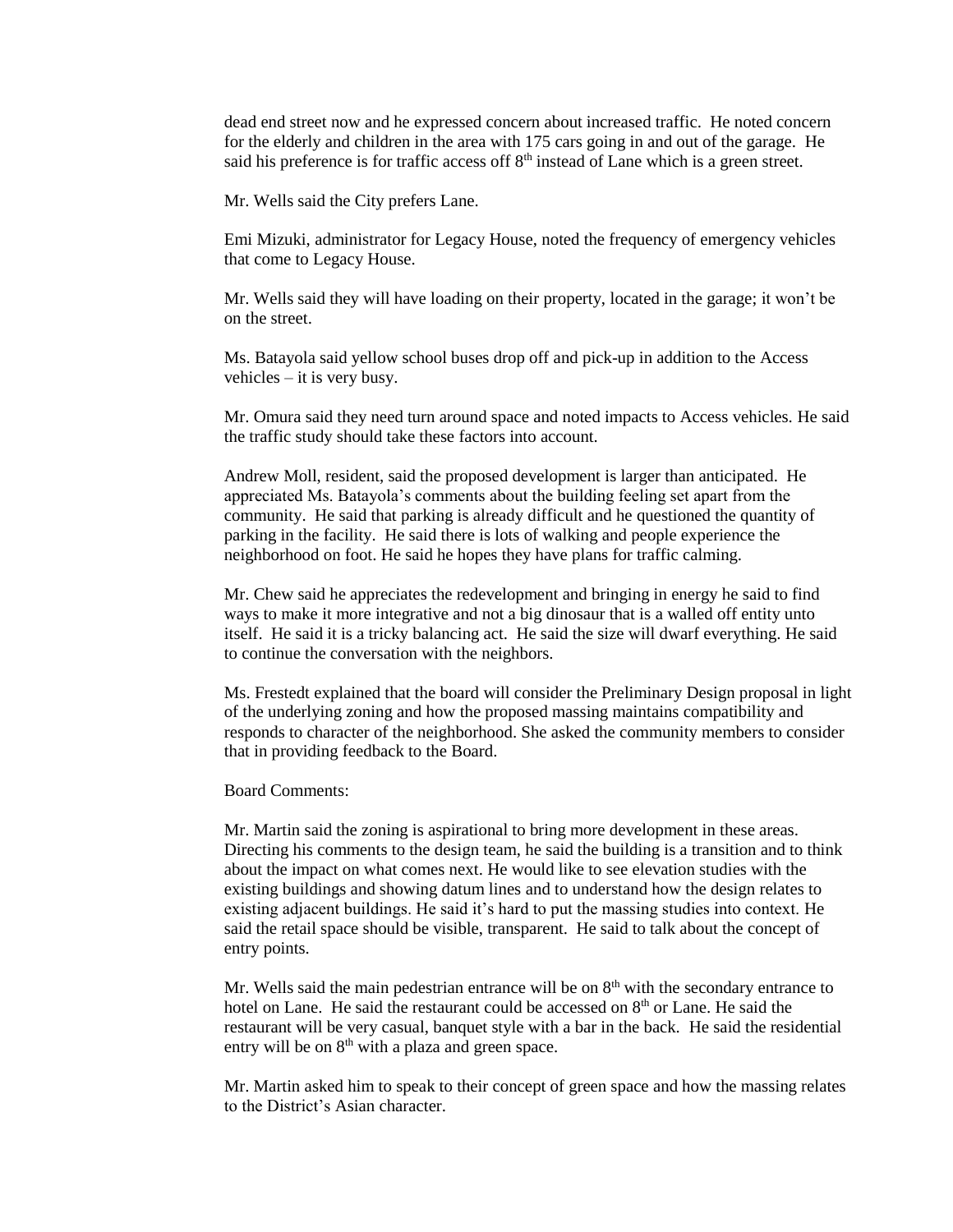Mr. Wells said there will be setback spaces, trees, green street trees on Lane, and public plaza amenities.

Ms. Tian said most of the neighborhood language is from the early  $20<sup>th</sup>$  Century. She said they will take language from that and make it a bit more modern. She said they will draw the window pattern from the surrounding buildings and materials/colors from the district. She referenced the extruded roof overhang. She said the terrace is more of an abstract influence.

Ms. Leong said she appreciates the effort with roof design, incorporation of brick and the articulation of the windows. She directed the applicants to continue to draw inspiration from the community for design and suggested providing a history of the neighborhood in the lobby. She said overall she feels positive about the project. She said this is the first large project and there is a responsibility because it will be the first of many. She said this is a strong community with lots of history; she said to add to that and not take anything away. She said she wants to see a parking study and noted that parking is near impossible here and that impacts the small businesses. She said to preserve the energy of business community, and be mindful of the health care services and the elderly here. She asked how loading would work.

Mr. Wells said guests will pull into the loading area on site, check in and then move to the garage.

Ms. Moriguchi asked for site views because the massing concepts are hard to understand without the overall context. She said to show how the green spaces relate to the building; how cars move about the space; how green space interacts; and to work with the community and adjacent neighbors for how things are playing out at ground level. She said she wants to see concepts of how people will move along the ground plane.

Ms. Leong asked if they have reached out to neighbors yet and advised that they reach out to the multiple organizations and noted they each have unique perspective.

Ms. Moriguchi said she wants to see neighbor response to Lane St. access issues. She said she wants to see the design more integrated.

Ms. Hsie said it is interesting to see the massing broken down into two towers on the south side and would like to see more exploration of how the massing will be addressed from the north façade. She requested more studies showing how the north façade would be treated. She appreciates the brick as an effort to tie into the neighborhood. She said this is a community-oriented board. She asked what spaces are public and how those engage the public.

Mr. Chew asked if they had considered fewer than 14 stories.

Ms. Tian said want to maximize capacity.

Ms. Leong noted the siting next to I-5 and asked if they had looked at window transparency, noise, air issues.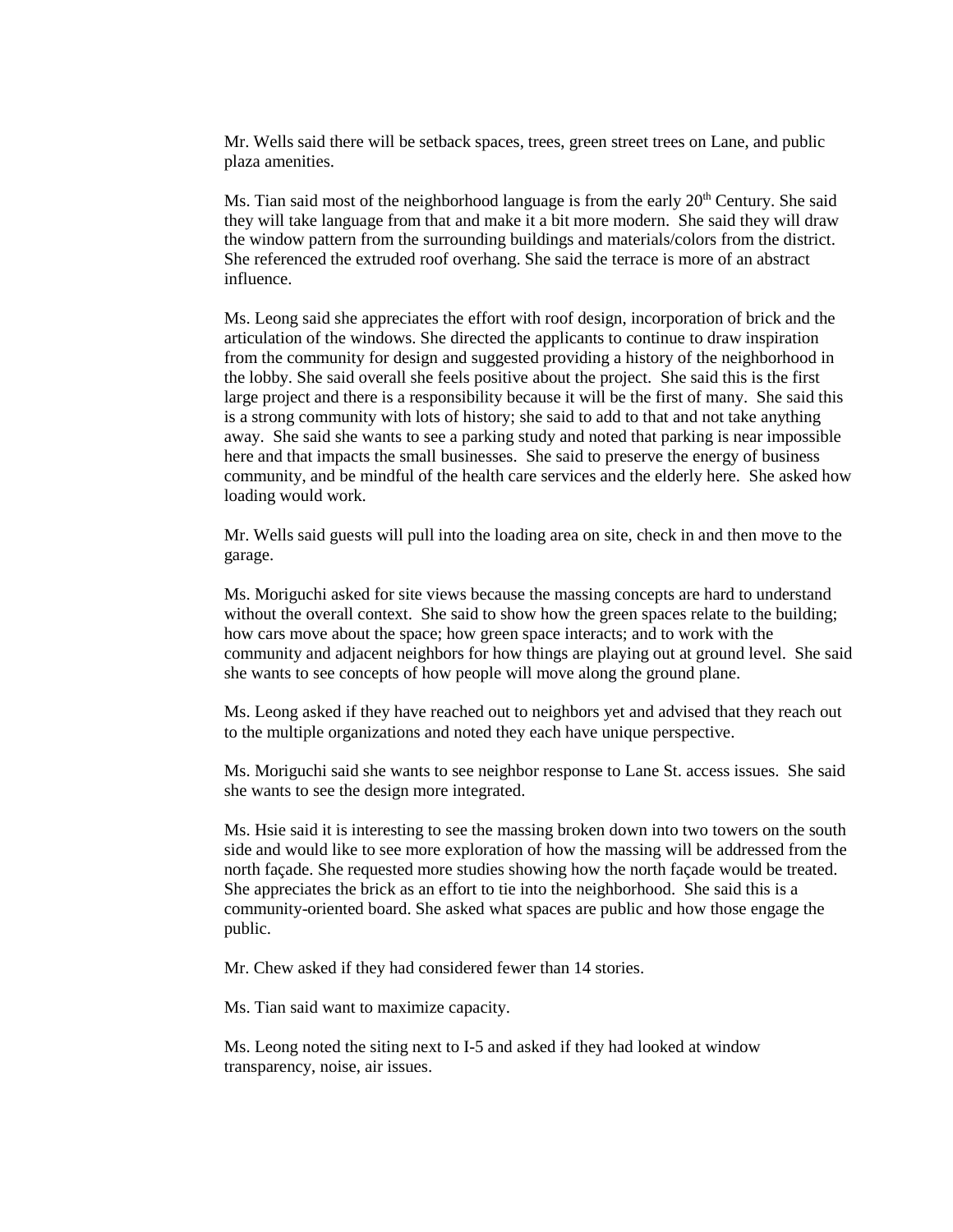Ms. Moriguchi agreed with Ms. Hsie about the incorporation of brick. She said the massing and introduction of materials will make a difference. She would also like to see elevation studies.

Ms. Hsie recommended bringing back iterations of all three; she cited 23.66.336 'retain visual order'. She wants to see iterations of Option B to understand the visual order. She said to look at what makes it unique to the district. She said she wasn't sure Option C has influences from the district. She said the roof overhang emphasizes the height.

Ms. Moriguchi asked about the pagoda theme and how was rigor applied.

Ms. Wong stated that the building will have a tremendous impact on the character of the district and the future direction of development. She said to look at how the building will fit in with the context of the adjacent streets. She said to speak with the community and bring back their concerns to the board. She noted confusion with the pagoda reference; a pagoda is a religious structure and she felt confusion with seeing a sacred space in a modern highrise building.

Ms. Tran noted the diversity of retail in the district and asked if there would be multiple tenants or just one on the ground floor.

Ms. Tian said the site is a little of 20,000 square feet and with lobby there is not much room left.

Ms. Leong said that two 3,000 square foot spaces could be made.

Ms. Frestedt cited 23.366.24 – Uses subject to special review, which includes hotels, and said outlines criteria for review, including but not limited to impacts to the cultural, economic, social, historical and related characteristics of the district, particularly those characteristics derived from its Asian heritage.

Mr. Omura said that in this district most storefronts are in plane with the building, but in this instance the retail is pulled back from the right-of-way.

Ms. Moriguchi said that pulling the building toward the sidewalk is more urban in nature and that she was not sold on the massing in general. She asked if they have explored the urban context. She requested street-level views and perspectives as well as outreach to the community.

There was a recommendation by staff to bring the responses to the Architectural Review Committee.

#### **080916.4 DESIGN GUIDELINE WORK SESSION**

Board review and discussion of proposed guideline revisions. The focus of this session will be the guidelines for exterior building materials, detailing and colors. This session is rescheduled from the June 14<sup>th</sup> meeting.

The session began with a discussion Exterior Materials, Detailing and Colors (p. 14 of draft), starting with a discussion of 5. Materials and Detailing, section e, regarding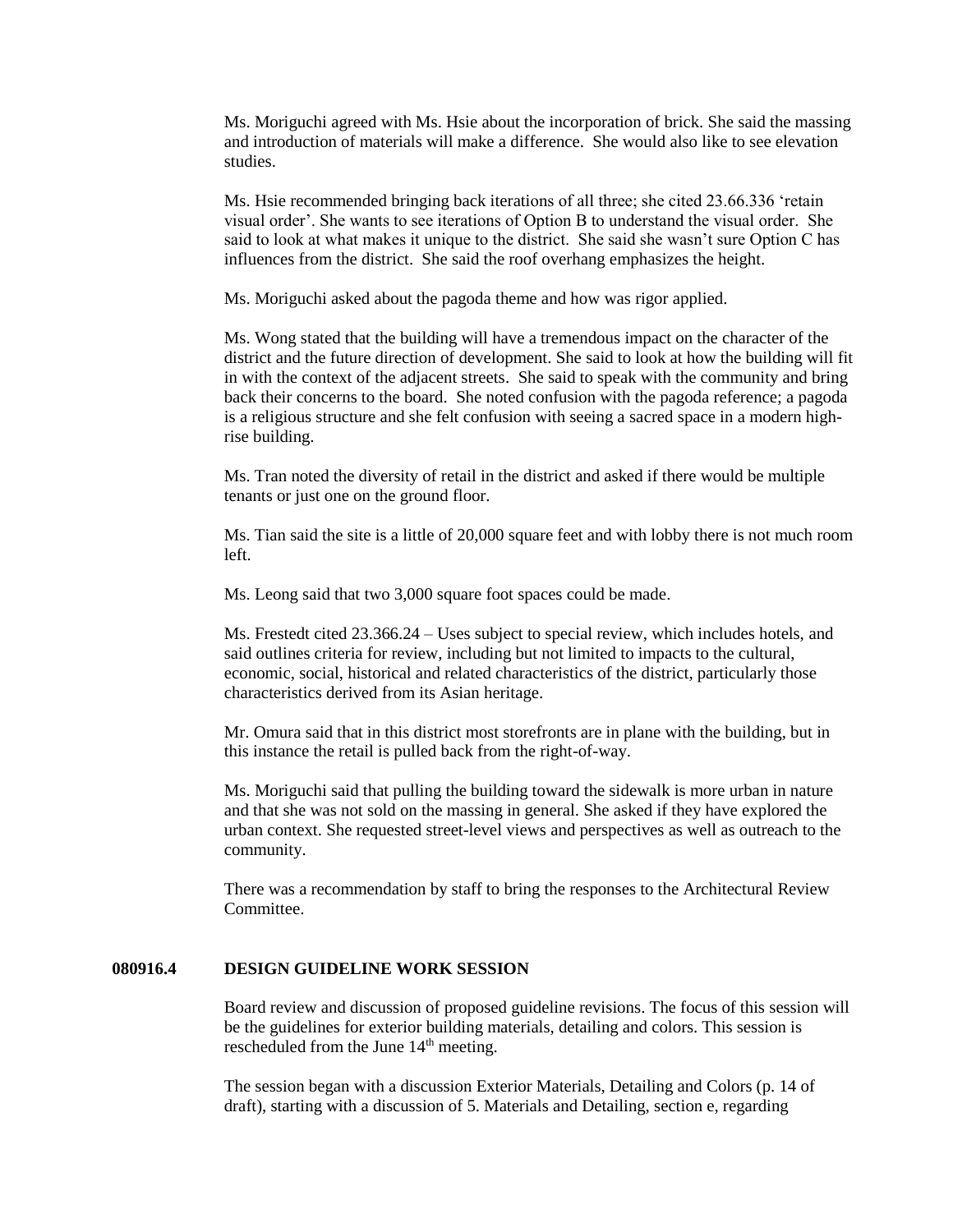windows. There was a discussion about energy code, window profiles and relief. The board asked staff to revisit 5.e. considering different material and construction types. It was recommended to differentiate between old and new construction.

The board recommended providing language that strengthens fact that windows are character defining features. A member suggested focusing on characteristics, quality and relief/depth/detailing rather than singling out particular window materials (i.e. vinyl).

Regarding the reference to a "window survey" the board suggested being more specific and clear about what is being requested from the applicant to get more concrete information.

Ms. Frestedt: from a developer standpoint vinyl is cheaper in the immediate sense but warranties are not consistently honored over lifespan. Vinyl windows cannot be repaired like wood or other materials can.

Mr. Setijono: vinyl meets energy code.

Ms. Frestedt: negotiation between HP and SDCI and wood can be used and still meet code.

Ms. Hsie: ground level should be wood but above street level vinyl is ok.

Ms. Moriguchi: noted need to meet energy code; colors available.

Ms. Hsie: white is the cheapest and colors are 15% more.

Ms. Frestedt said to step back and to think about what is aesthetically most appropriate for district. She said that vinyl can have a flat appearance without the relief that historic windows have.

Ms. Hsie: see flatness with Hardi panels.

*Ms. Leong left at 6:30 pm.*

Ms. Moriguchi: look at qualities, detail and relief and what other options can provide a relief.

Ms. Hsie: look at how to achieve visual interest, order and depth with detailed characters.

Ms. Moriguchi: describe the character of the district – how people interact with the first floors; materials just part of this; encourage careful design of a letter material; think about how they come together. Pay attention to adjacent buildings.

The discussion then turned to colors (Guideline/Specific 7. Exterior Colors).

Ms. Hsie noted a tendency toward references and images about Asian culture – red and yellow.

Ms. Moriguchi stated that colors are trendy; it would be nice to outlive trends.

Ms. Frestedt noted section 7B – provide color options; how might it read in a different color scheme.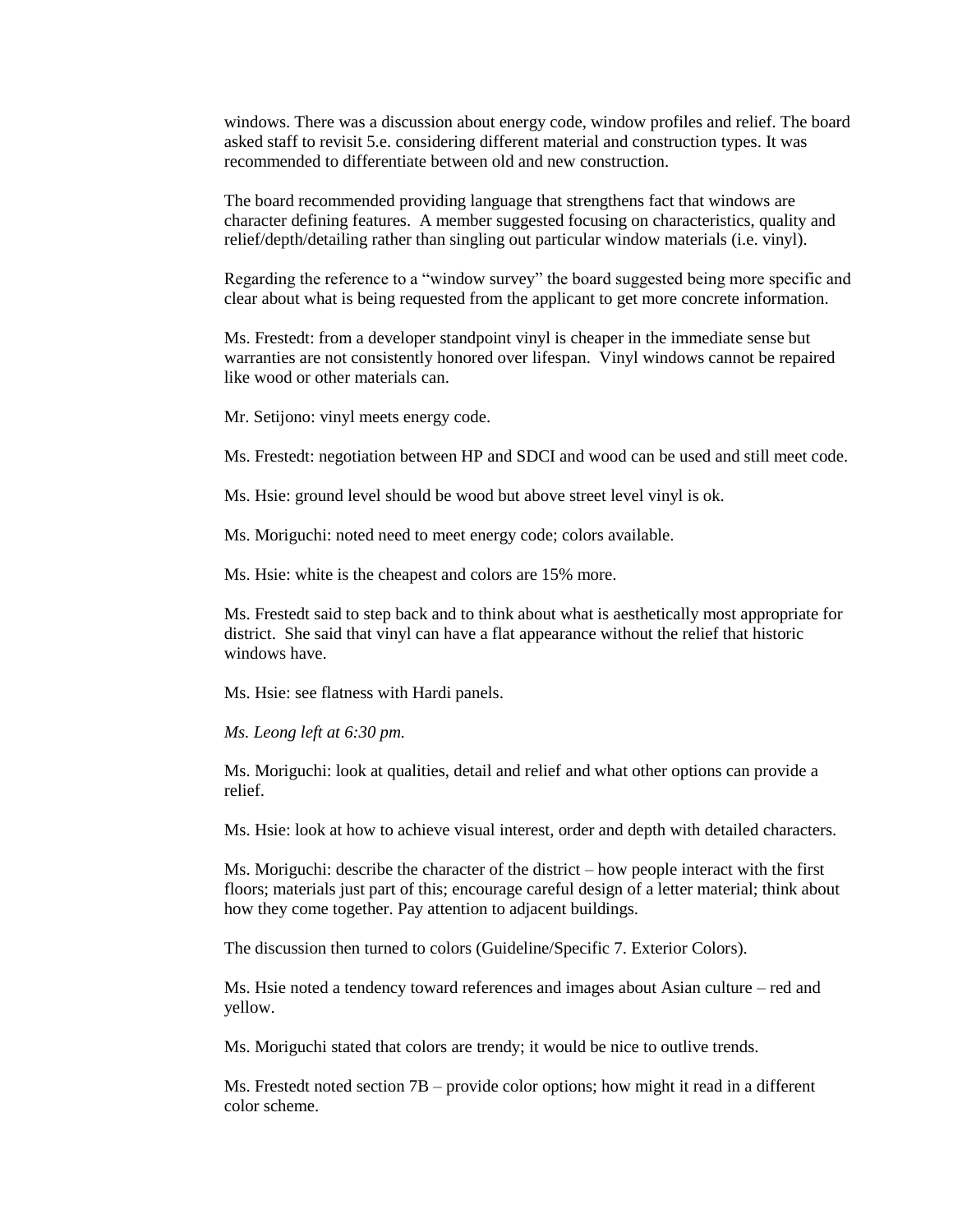Ms. Hsie: consider complementary relationship to the fabric of whole block.

Ms. Moriguchi: palette of historic colors; use of 'timeless' is ambiguous.

Ms. Hsie recommended defining pedestrian level  $= 2-4$  stories? To 6<sup>th</sup> floor?

Mr. Martin:  $2 - 7$  stories  $-5/2$  – is area of interest.

The board discussion turned to the topic of "street activation" and the relationship of building design to the street at the pedestrian level.

Ms. Moriguchi stated that activing the street need to be intentional, provide reasoning; define this further beyond transparency; make is meaningful, useful.

Mr. Martin spoke to the relationship between storefront and streetscape. He said that attention to both the storefront and streetscape design lead to engagement and activation of the space.

There was discussion about the relationship between storefronts and the pedestrian right-ofway and some desirable qualities (large windows, sidewalk cafes, etc.)

Ms. Frestedt stated that she could add to the General Guidelines on page 8.

Ms. Moriguchi stated that the use of windows is opportunity to provide relief in facades; add to building articulation. She suggested adding a section on storefronts: arrangements, details, organization, glazing. She cited SMC 23.66.336 – Exterior building finishes, A. General Requirements, which refers to "existing older buildings that provide unique character and form through their subtle detailing…"

Ms. Hsie agreed and noted the recent emphasis on massing and materials; she noted the importance of subtle details.

Ms. Moriguchi said there are different ways to create interest with windows.

*Ms. Wong left at 7:20 pm.*

The Board agreed about the importance of community outreach by the developers for bigger projects.

#### **080916.4 BOARD BUSINESS**

**Adjourn 7:25 pm.**

Rebecca Frestedt, Board Coordinator 206-684-0226